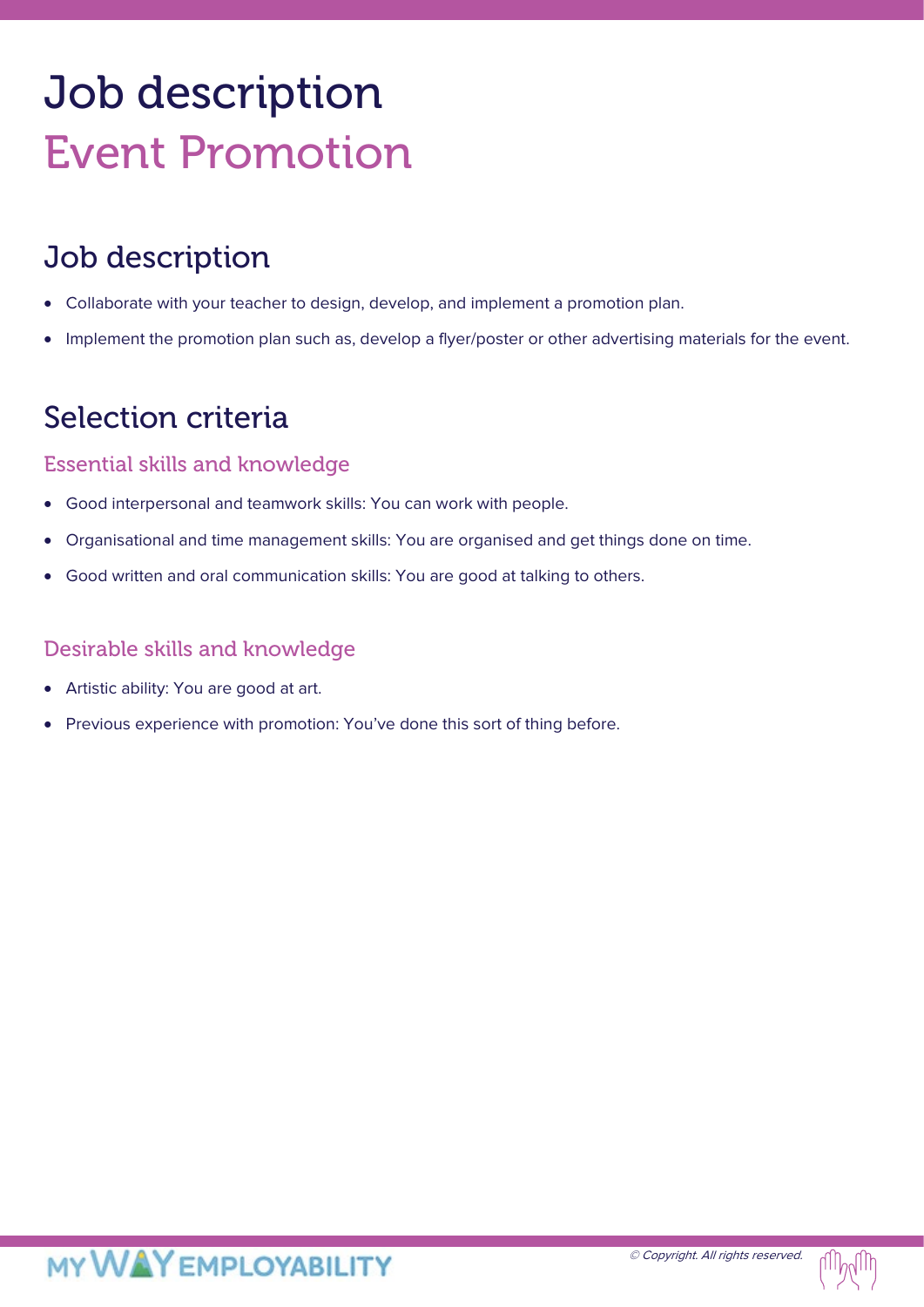# Address the selection criteria Event Promotion

## Step 1. Think about the job

 $\Box$  Read the job description.

Read the selection criteria.

#### Job description

 $\Box$  Collaborate with your teacher to design, develop and implement a promotion plan.

 $\Box$  Implement the promotion plan such as, develop a flyer/poster or other advertising materials for the event.

#### Selection criteria



 $\square$  Previous experience with promotion.

## Read the selection criteria again

Tick those skills that you have.

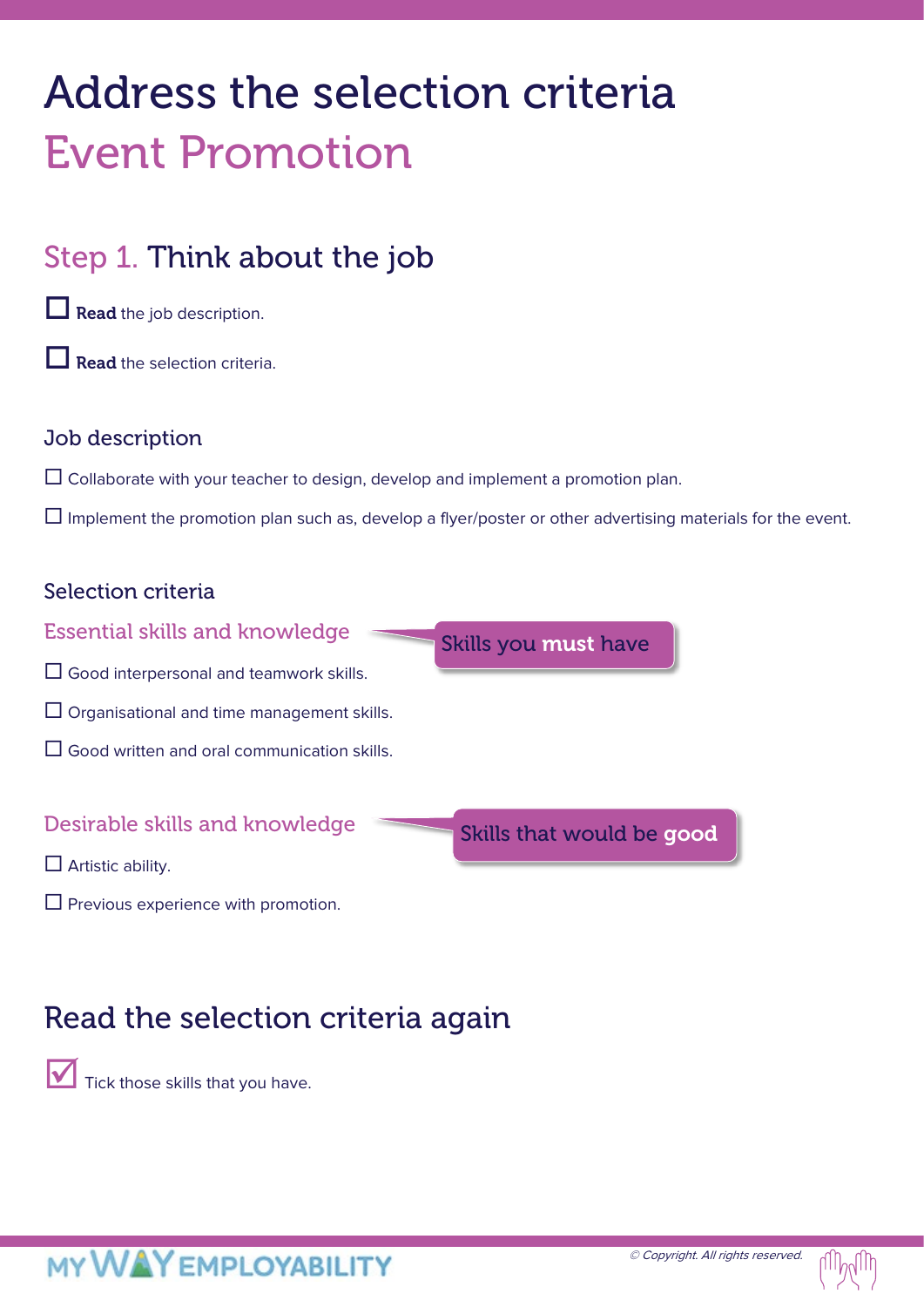## Step 2. Address the selection criteria

Look at this example:



#### Now write how you meet the selection criteria on a separate sheet of paper.

Write about each skill and knowledge listed in the selection criteria.

- Use headings.
- Write a sentence that says the skill that you have.
- Write a sentence about when you have used this skill.

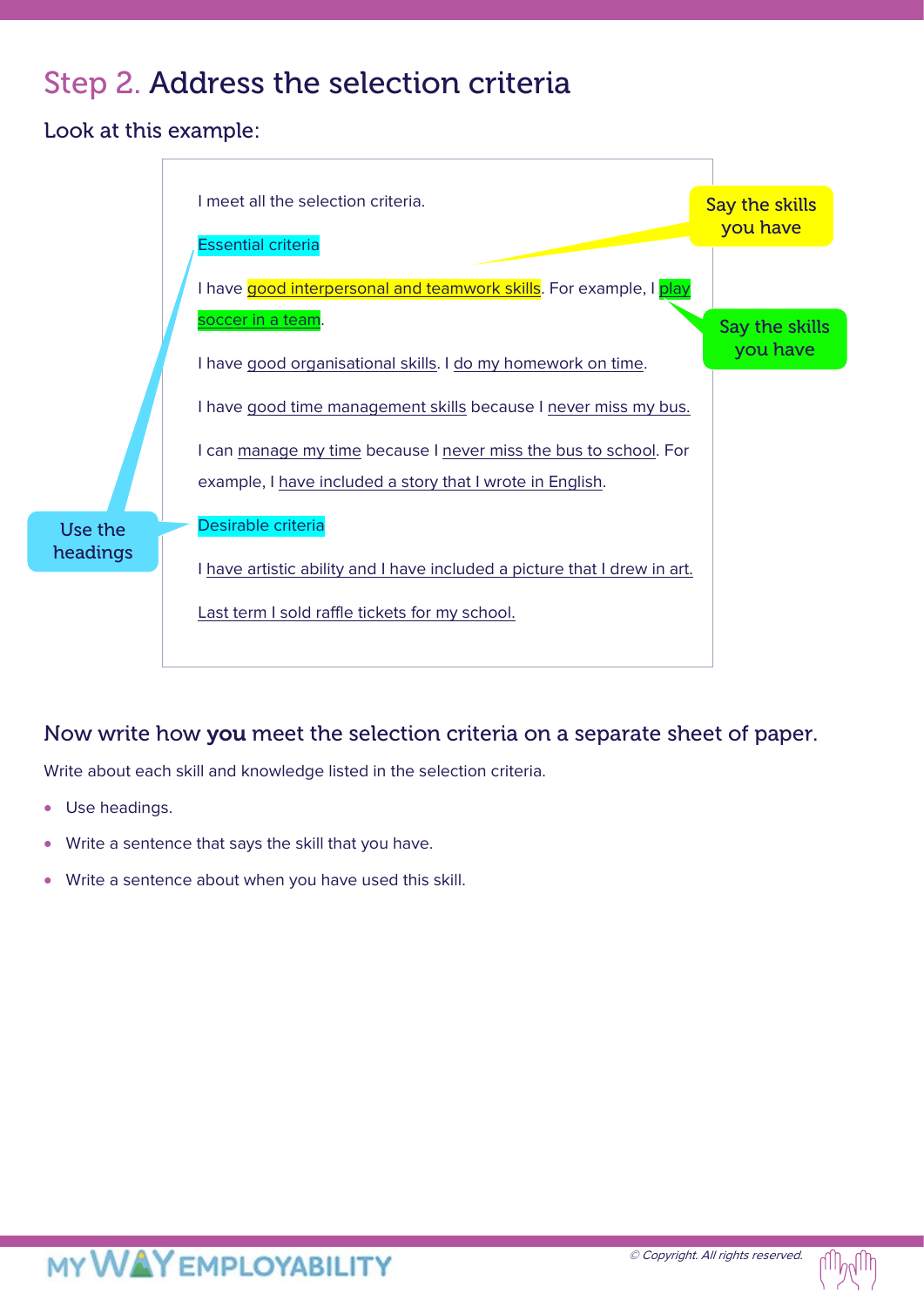## Step 3. Write a covering letter



#### Now write your covering letter on a separate sheet of paper.

Write about:

- Who you are.
- What job you are applying for.
- What documents you are giving them.
- A sentence about why you will be good at the job.

## Step 4. Make your job application

| Covering<br>letter |  |
|--------------------|--|
|                    |  |

U Put these 3 documents together:

 $\Box$  Covering letter that you have written.

□ Your address to the selection criteria document.

■ Your resume.

 $\square$  Give your application to your teacher.